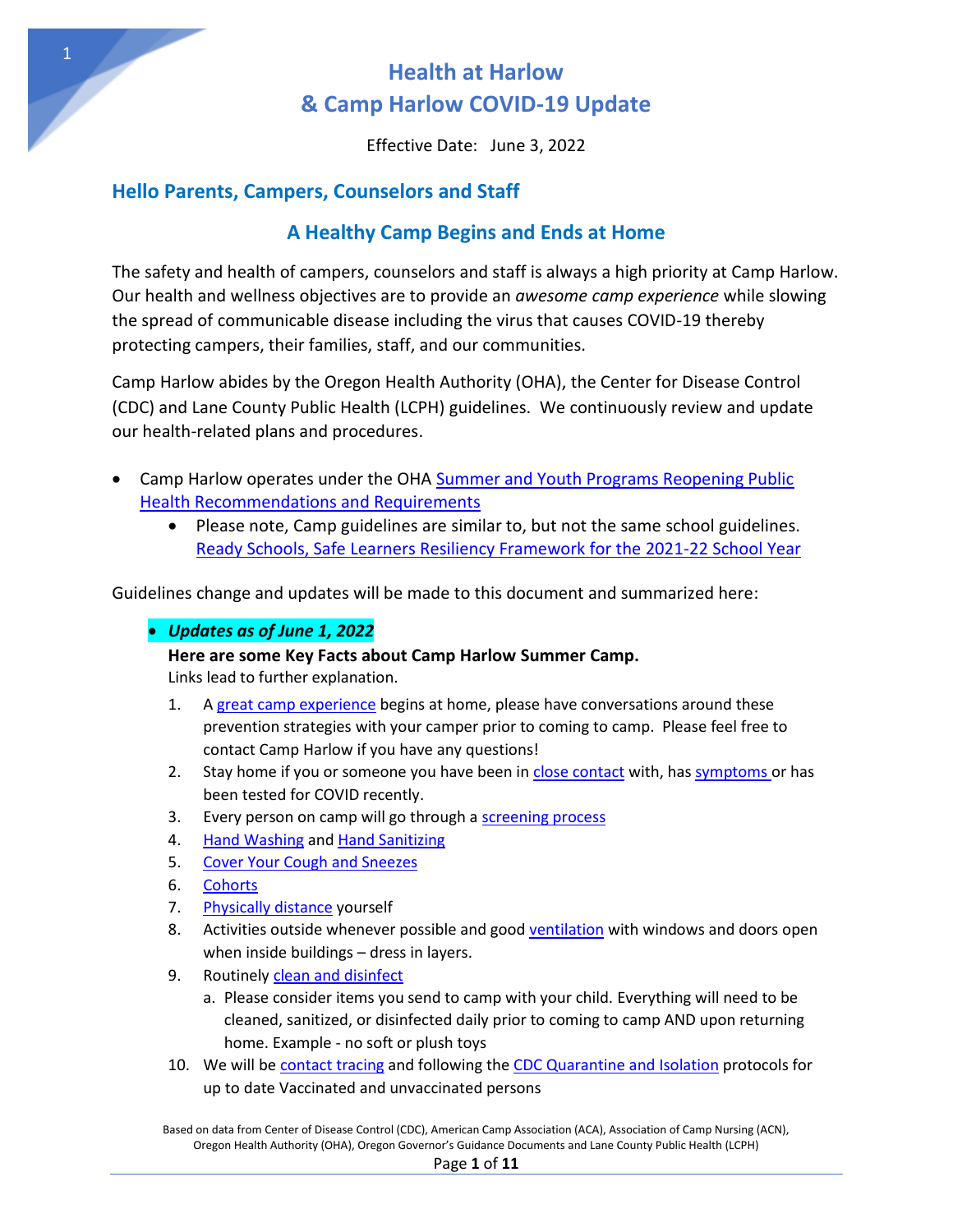Effective Date: June 3, 2022

11. We will be using the **CDC COVID-19 by County [Community Risk Tool](https://www.cdc.gov/coronavirus/2019-ncov/your-health/covid-by-county.html) to help analyze Risk and Prevention Strategies to mitigate risks.** 

### **General Prevention Steps Taken Based on Your COVID-19 Community Level?**

| <b>Community Burden Levels</b>                                                               |                                                                                                                                                                                                                                                               |                                                                                                                                                                                                                                         |
|----------------------------------------------------------------------------------------------|---------------------------------------------------------------------------------------------------------------------------------------------------------------------------------------------------------------------------------------------------------------|-----------------------------------------------------------------------------------------------------------------------------------------------------------------------------------------------------------------------------------------|
| Low                                                                                          | <b>Medium</b>                                                                                                                                                                                                                                                 | <b>High</b>                                                                                                                                                                                                                             |
| Stay up to date with<br>COVID-19 vaccines<br>Get tested if you have<br>$\bullet$<br>symptoms | If you are at high risk for<br>severe illness, talk to your<br>healthcare provider about<br>whether you need to wear a<br>mask and take other<br>precautions<br>Stay up to date with COVID-<br>19 vaccines<br>Get tested if you have<br>$\bullet$<br>symptoms | Wear a mask indoors in<br>public<br>Stay up to date with COVID-<br>19 vaccines<br>Get tested if you have<br>$\bullet$<br>symptoms<br>Additional precautions may<br>$\bullet$<br>be needed for people at<br>high risk for severe illness |

People may choose to mask at any time. People with [symptoms, a positive test, or exposure](https://www.cdc.gov/coronavirus/2019-ncov/your-health/quarantine-isolation.html) to someone with COVID-19 should wear a mask. Masks are recommended in indoor public transportation settings and may be required in other places by local or state authorities.

If you are immunocompromised or high risk for severe disease, learn more about how to protect [yourself](https://www.cdc.gov/coronavirus/2019-ncov/science/community-levels.html#anchor_47145) with additional CDC recommendations for each COVID-19 Community Level.

#### 12. **Prevention Strategies at Camp Harlow**:

#### **a. For Low Risk Level**

- <span id="page-1-0"></span>i. As listed in Low Risk in CDC table above
	- 1. Sta[y up to date](https://www.cdc.gov/coronavirus/2019-ncov/vaccines/stay-up-to-date.html) with COVID-19 vaccines
	- 2. [Get tested](https://www.cdc.gov/coronavirus/2019-ncov/testing/diagnostic-testing.html) if you have symptoms
- ii. Parents are encouraged to monitor their children daily at home for 14 days prior to camp beginning and every day before coming to camp.
- iii. Stay home if you or someone you have been in [close contact](#page-6-0) with feels sick, has [symptoms](#page-4-0) or has been tested for COVID recently
- iv. Everyday prevention strategies will be utilized
	- 1. [Hand Washing](#page-5-0) an[d Hand Sanitizing](#page-5-1)
	- 2. [Cover Your Cough and Sneezes](#page-5-2)
	- 3. [Cohorts](#page-8-0)
	- 4. [Physically distance](#page-8-1) yourself 6 feet when ever possible

Based on data from Center of Disease Control (CDC), American Camp Association (ACA), Association of Camp Nursing (ACN), Oregon Health Authority (OHA), Oregon Governor's Guidance Documents and Lane County Public Health (LCPH)

2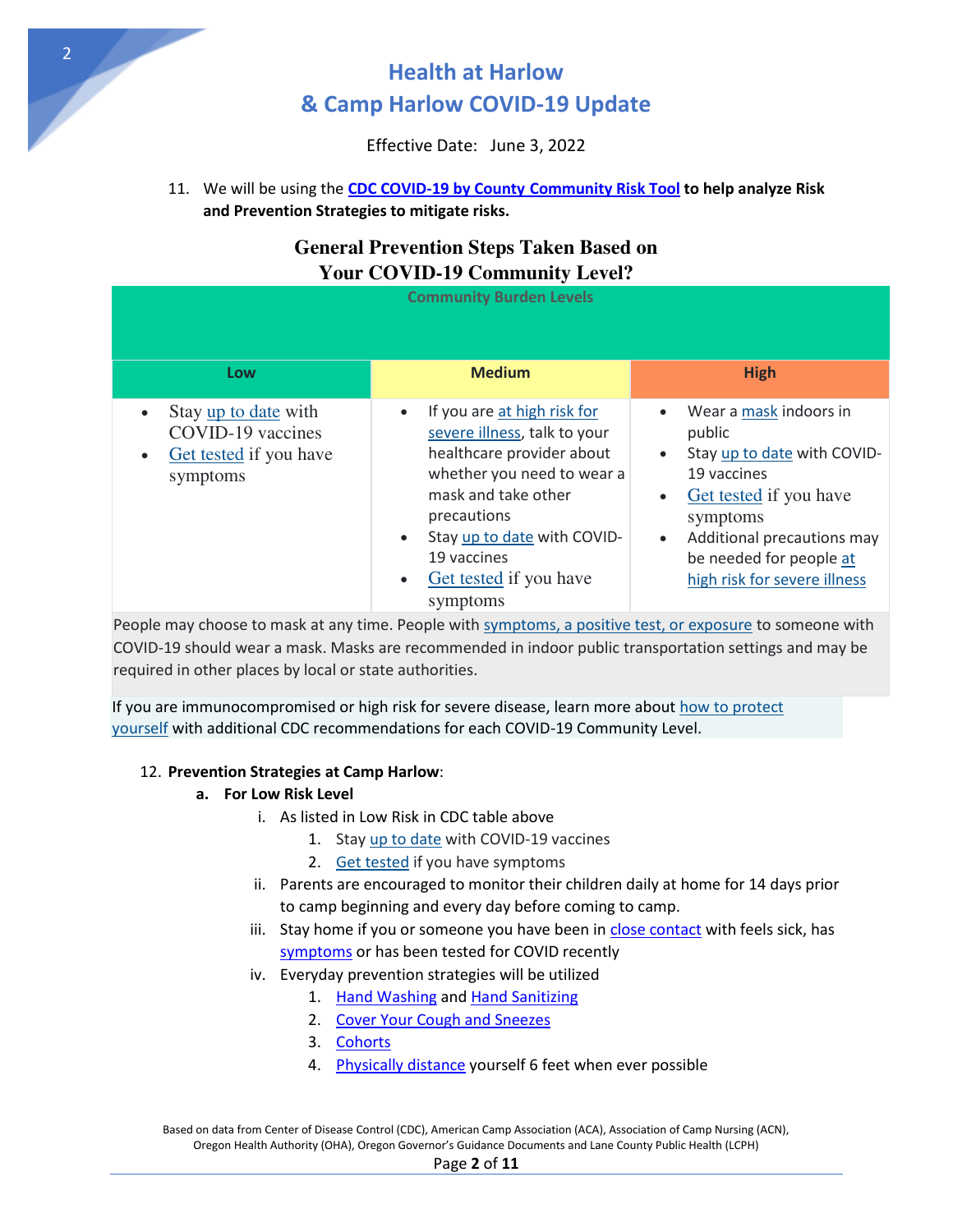Effective Date: June 3, 2022

- 5. Activities outside whenever possible and goo[d ventilation](#page-5-3) with windows and doors open when inside buildings – dress in layers.
- 6. Routinely [clean and disinfect](#page-5-4) high touch areas daily
- 7. We will b[e contact tracing](#page-9-0)
- v. Counselor will be screened upon entering camp each week
- vi. Counselors will do screening of campers upon entering camp, daily and send any considerations to the Nursing Ministry Team for assessment
- vii. [Masks w](#page-8-2)ill not be required at Camp Harlow outside or inside a building unless directed by Lane County, Oregon Health Advisory or CDC COVID Quarantine guidelines or as directed by Camp Harlow Nursing Ministry.
	- 1. Anyone, not yet comfortable removing face masks for health related or any other reason, may wear a mask.
	- 2. Please pack a [mask](#page-8-2) if in the rare case one might be needed.

#### **a. For Medium Risk Level**

- i. As listed in Medium Risk in CDC table above
	- 3. If you ar[e at high risk for severe illness,](https://www.cdc.gov/coronavirus/2019-ncov/science/community-levels.html#anchor_47145) talk to your healthcare provider about whether you need to wear a mask and take other precautions
	- 4. Sta[y up to date](https://www.cdc.gov/coronavirus/2019-ncov/vaccines/stay-up-to-date.html) with COVID-19 vaccines
	- 5. [Get tested](https://www.cdc.gov/coronavirus/2019-ncov/testing/diagnostic-testing.html) if you have symptoms
- ii. All Prevention strategies listed in Low Risk above
- iii. Cohorts will decrease in size
- iv. Physical distancing of about feet will be maintained between all cohorts
- v. Masks
	- 6. Counselors or Staff will mask when affiliating with another cohort.
	- 7. Campers will not affiliate with other cohorts.

#### **b. For High Risk Level**

- i. As listed in High Risk in CDC table above
	- 8. Wear [a mask](https://www.cdc.gov/coronavirus/2019-ncov/prevent-getting-sick/about-face-coverings.html) indoors in public
	- 9. Sta[y up to date](https://www.cdc.gov/coronavirus/2019-ncov/vaccines/stay-up-to-date.html) with COVID-19 vaccines
	- 10. [Get tested](https://www.cdc.gov/coronavirus/2019-ncov/testing/diagnostic-testing.html) if you have symptoms
	- 11. Additional precautions may be needed for people [at high risk for severe](https://www.cdc.gov/coronavirus/2019-ncov/science/community-levels.html#anchor_47145)  [illness](https://www.cdc.gov/coronavirus/2019-ncov/science/community-levels.html#anchor_47145)
- ii. All Prevention strategies listed in Low & Medium Risk above
- iii. Nursing will screen all persons coming onto camp for the first time each week
- iv. Ongoing Monitoring will occur for any one coming onto camp during the same week.
- v. Counselors will screen mid-week using computer Monitor during the same week
- vi. Cohorts will further decrease in size
- vii. Masks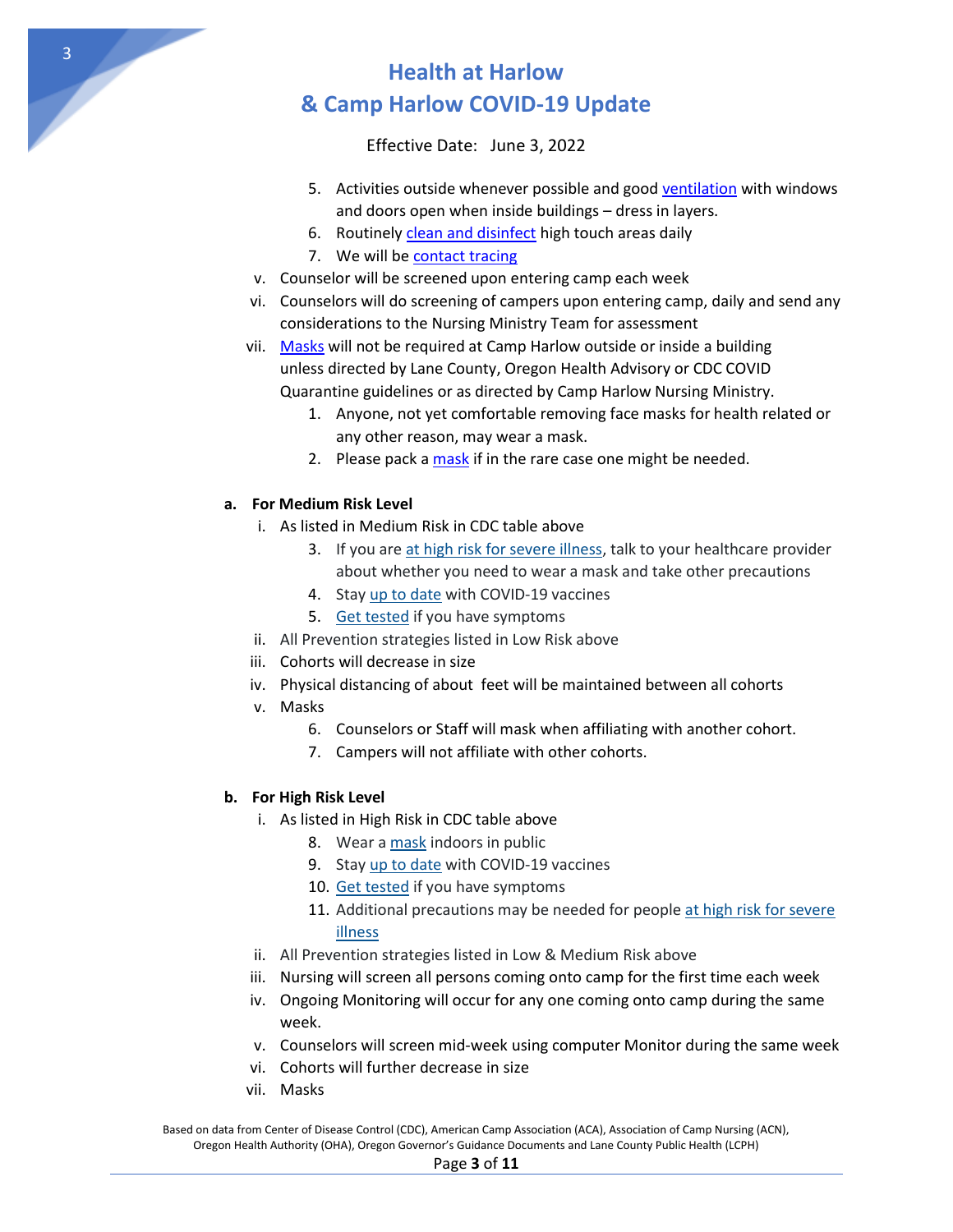

Effective Date: June 3, 2022

- 1. All Staff and Counselors will wear a mask in crowded areas outside and inside a common area building.
- 1. Staff will mask when affiliating with another cohort.
- <span id="page-3-0"></span>2. Counselors and Campers will not affiliate with other cohorts.

## **How will your child stay well at Camp Harlow? The short answer: A great camp experience begins at home!**

## **Good ideas and information to help Camp Harlow to be a GREAT EXPERIENCE:**

- 1. Please ensure that Staff, Counselors and Campers Medical form is fully filled out. This provides necessary information to provide quality physical, mental and emotional care to all.
- 2. If your camper has any health, nutritional, physical, mental, emotional, or social challenges, talking with a camp nurse or camp representative promotes minimizing, and possibly eliminating, a potential problem. Camp Nurse and Counselors are available to talk about challenges during Camp Registration or prior to camp by calling 541-683-5416 during office hours Mon-Thursdays 8:30-5 or Fridays 8:30 – 12 noon.
- 3. Talk to your child about any concerns (homesick, fear, shyness, anxiety, etc) they may have about attending camp, especially if this is their first experience. We are here to support them as they experience some of these challenges. It is best not to offer to "rescue" the child if they experience a challenge, rather encourage them to face their fears with the support of our great counselors and staff at camp. Your child could develop some important skills that stay with them for a lifetime!
- 4. Encourage your child to tell their counselor, the nurse, or camp director about problems or things that are troublesome to them at camp. We all want to help them!
- 5. Fatigue can also play a huge role in both injuries and illness…and camp is a busy place! If your child is going to day camp, please be sure they get enough rest at night and a good breakfast. If your child will be at overnight camp, help us by explaining how important a good night sleep is to enjoy the next day of camp.
- 6. Send enough clothes to dress in layers. Mornings can be chilly and afternoons can get warm.
- 7. Please make sure your camper wears appropriate close-toed shoes for all the exciting activities here at camp. Camp is a bit more rugged environment than being at home and wearing closed toed shoes help to avoid slips, falls, trips, and injuries such as sprains or broken limbs. Flip flops can be used for going to the pool and back.
- 8. Please send sunscreen that your child has already used at home before and help your child know how and when to apply it.
- 9. Please send a reusable water bottle and explain how much to drink daily and how important it is to stay hydrated.
- 10. Bring any medications including over the counter medications, supplements, etc in the original bottle and be ready to turn in all medications to the Nurse.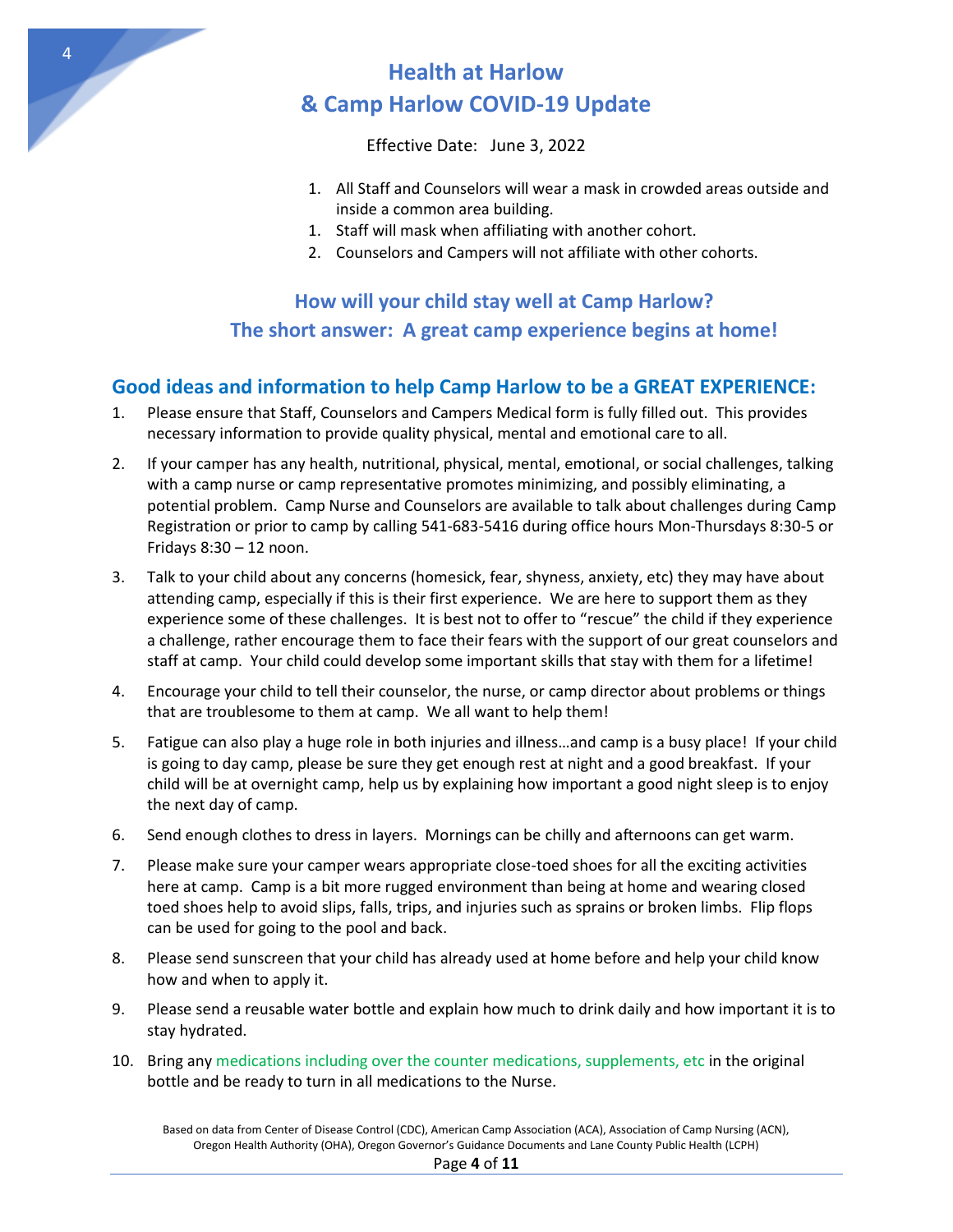

Effective Date: June 3, 2022

#### 11. **If you are coming to overnight camp, please**.

- a. Do a lice check 3 days prior to camp and the day of camp.
- b. Bring warm sleeping apparel as doors and windows may be open during time inside the cabins.
- 12. Come ready for a good time! We are so excited for you to be here at Camp Harlow!
- 13. Please let us know if your camper develops any [signs or symptoms](#page-4-0) before, during or after camp so that we can take important preventative measures to keep many others healthy.
- 14. If anything comes up during their camp experience or afterward, please let us know. We want to partner with you and sharing information makes this possible. Feel free to email or call.

## **The Details!**

Pediatric COVID-19 cases usually report fewer symptoms than adult COVID-19 cases. But, because people without symptoms are less likely to get tested, there are likely more asymptomatic people than symptomatic people.

#### <span id="page-4-0"></span>**[Signs and symptoms](https://www.cdc.gov/coronavirus/2019-ncov/symptoms-testing/symptoms.html)**, at any age, may include:

- 
- 
- 
- 
- Congestion/Runny Nose **•** Shortness of Breath
- Cough **Cough Cough Cough Cough Cough Cough Cough Cough Cough Ache**
- Fever **Chills**
- Sore Throat **Diarrhea**
- Headache **International Community Nausea and/or vomiting** 
	-

#### **Your job:**

### **1. Carefully consider if your child or yourself ought to come to camp.**

- a. Knowing that the spread of COVID-19 is mainly through close contact from person-toperson, and that some people without symptoms may be able to spread this virus, as well as others, *we all have an inherent risk of catching any communicable disease*.
- b. Based on the Center of Disease Control (CDC), *People with any underlying medical condition may be at a higher risk* for a severe disease process if exposed to COVID *and camp may not be a good idea this year*, especially overnight camp. The following researched [Underlying Medical Conditions are at Risk for Severe COVID-19 Illness | CDC.](https://www.cdc.gov/coronavirus/2019-ncov/need-extra-precautions/people-with-medical-conditions.html?CDC_AA_refVal=https%3A%2F%2Fwww.cdc.gov%2Fcoronavirus%2F2019-ncov%2Fneed-extra-precautions%2Fgroups-at-higher-risk.html#children-underlying-conditions)

### **2. Register or apply to work at camp online now.**

- a. Thoroughly fill out the Health Assessment in your online registration. The more we know about your child, the better we can care for your child and the camp community.
- b. Camp registrations will be closed 2 weeks prior to each camp start date in effort to review, communicate, and know who will be in attendance each week in advance.

Based on data from Center of Disease Control (CDC), American Camp Association (ACA), Association of Camp Nursing (ACN), Oregon Health Authority (OHA), Oregon Governor's Guidance Documents and Lane County Public Health (LCPH)

5

#### Page **5** of **11**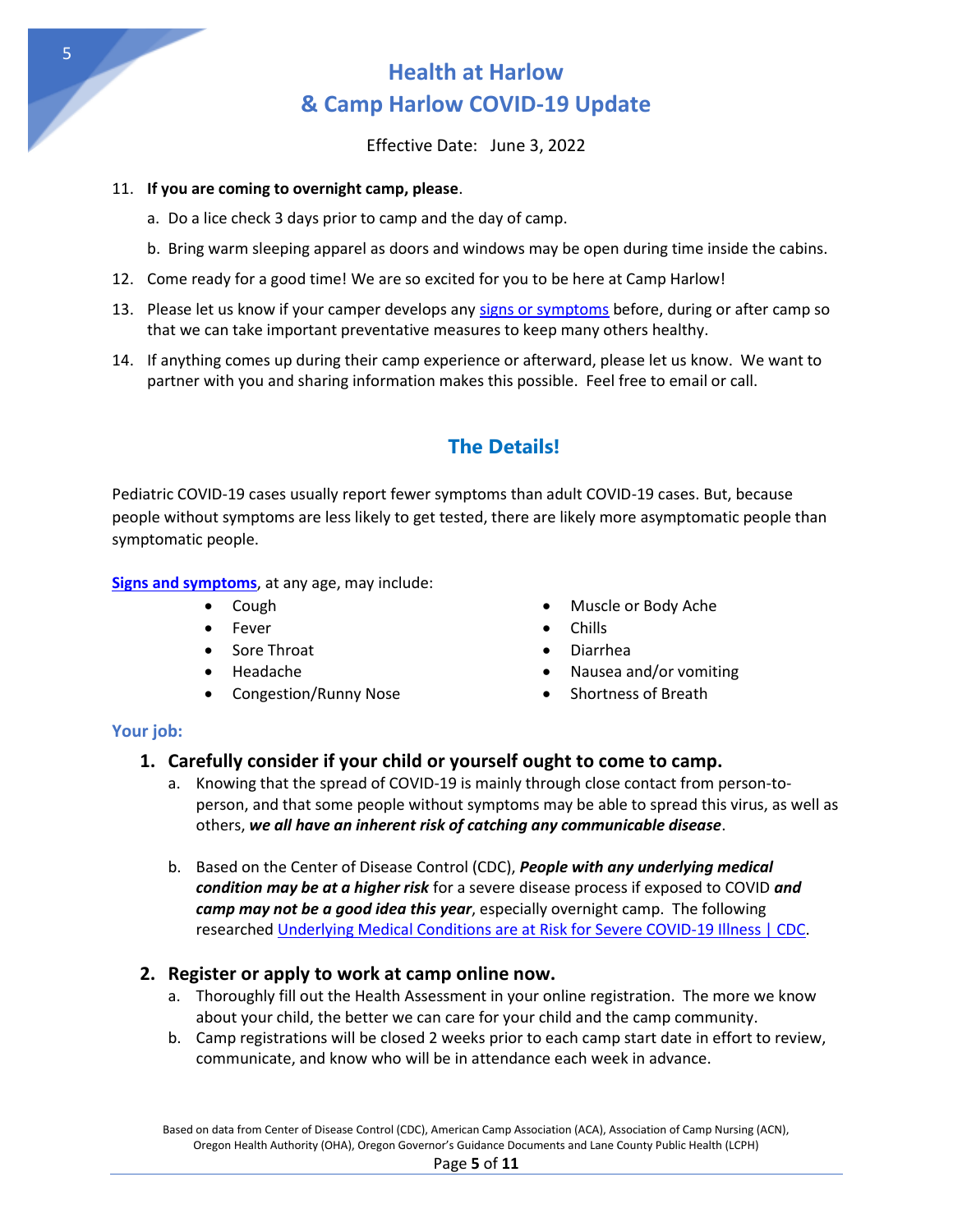Effective Date: June 3, 2022

- c. Every volunteer and employee, please fill out Health Assessment online as soon as hired.
- 3. **Teach your child how to protect themselves from ALL communicable diseases to prevent infection and to slow transmission, do the following:**

#### <span id="page-5-1"></span> *The best way to prevent illness is to avoid being exposed.*

- a. Stay home if you or someone you have been in [close contact](#page-6-0) with feels sick, has [symptoms](#page-4-0) or has been tested for COVID recently
- <span id="page-5-0"></span>b. Hand Hygiene
	- **[Wash your hands](https://www.cdc.gov/handwashing/when-how-handwashing.html) often** with soap and water for at least 20 seconds especially after blowing your nose, coughing, or sneezing or using the rest room
	- If soap and water are not readily available, **use a hand sanitizer that contains at least 60% alcohol**. Cover all surfaces of your hands, front and back, and rub them together until they feel dry
	- **Avoid touching your eyes, nose, and mouth** with unwashed hands
- <span id="page-5-2"></span>**c. Cover coughs and sneezes** 
	- Always cover your mouth and nose with a tissue when you cough or sneeze or use the inside of your elbow
	- Throw used tissues in the trash and immediately wash your hands with soap and water for at least 20 seconds. If soap and water are not readily available, clean your hands with a hand sanitizer that contains at least 60% alcohol
- d. Maintain at least six feet distance between you and people coughing or sneezing. Keeping distance from others is especially important for [people at higher risk of getting very sick](https://www.cdc.gov/coronavirus/2019-ncov/need-extra-precautions/people-with-medical-conditions.html)
- <span id="page-5-4"></span>**e. [Routinely clean and disinfect](https://www.cdc.gov/coronavirus/2019-ncov/prevent-getting-sick/disinfecting-your-home.html)** frequently touched surfaces [and take other steps to stop the](https://www.cdc.gov/coronavirus/2019-ncov/prevent-getting-sick/protect-your-home.html)  [spread at home.](https://www.cdc.gov/coronavirus/2019-ncov/prevent-getting-sick/protect-your-home.html)
- f. Do not share personal items with others, even if just wanting to be nice
- g. Cover your mouth and nose with a mask when in public settings, especially when inside or around others outside your household.
	- COVID-19 most commonly spreads between people in close contact (less than 6 feet) through respiratory droplets or small particles produced when an infected person coughs, talks, or breathes. Droplets can remain suspended in the air and travel distances beyond six feet. Indoor environments with poor ventilation increase risk of transmission.
- h. Refrain from smoking and other activities that weaken the lungs.
- **i.** Practice physical distancing by **avoiding unnecessary travel and staying away from large groups of people,** especially for 10-14 days prior to overnight camp**.**
- <span id="page-5-3"></span>**j.** At camp, primary building ventilation will be open windows, doors and fans to ensure air exchange and decrease risk of transmission. Air conditioners and heating systems will be discouraged as they recycle air.
	- **Please pack a jacket and/or extra warm clothes and a blanket for overnight camp**

*[CDC - How to Protect Yourself & Others](https://www.cdc.gov/coronavirus/2019-ncov/prevent-getting-sick/prevention.html)*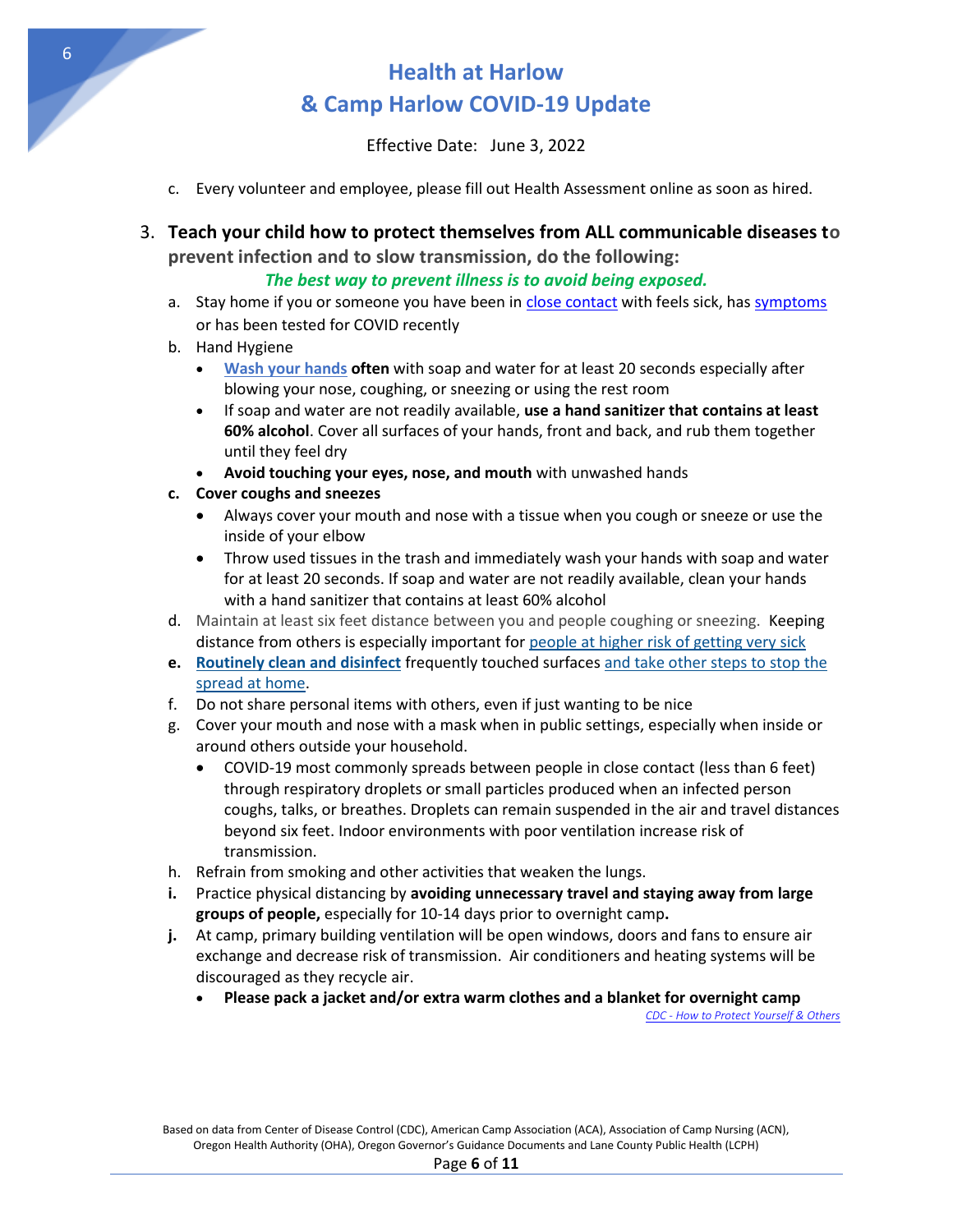Effective Date: June 3, 2022

- <span id="page-6-1"></span><span id="page-6-0"></span>**4. Screening: In the 14 days preceding you or your child's starting camp date and each day before they come to camp, pre-screen your camper (and consider their contacts) to ensure each individual's wellness status at camp:** 
	- a. Consider self-quarantining for 14 days prior to camp to decrease any chance of illness, **especially for overnight camp.** This decreases the chances of exposure or close contact with persons with a communicable disease
		- **[Exposure](https://www.cdc.gov/coronavirus/2019-ncov/your-health/quarantine-isolation.html)** Contact with someone infected with SARS-CoV-2, the virus that causes COVID-19, in a way that increases the likelihood of getting infected with the virus.
		- **[Close Contact -](https://www.cdc.gov/coronavirus/2019-ncov/daily-life-coping/determine-close-contacts.html)** A close contact is someone who was less than 6 feet away from an infected person (laboratory-confirmed or a clinical diagnosis) for a cumulative total of 15 minutes or more over a 24-hour period. For example, three individual 5-minute exposures for a total of 15 minutes. People who are exposed to someone with COVID-19 after they completed at least 5 days of isolation are not considered close contacts.
	- b. Self-monitor for 14 days before camp and conduct pre-screening activities at home such as:
		- Taking and recording your own temperature for 14 days before camp
		- Check for the presence of symptoms (fever of 100.4 °F or greater, chills or sweats, cough, shortness of breath, difficulty breathing, diarrhea, fatigue, headache, muscle aches, nausea, loss of taste or smell, sore throat, congestion, runny nose, vomiting, etc.)
	- c. Do not travel nationally or internationally or to COVID 19 hot spots See CDC **[Know Your](https://www.cdc.gov/coronavirus/2019-ncov/your-health/covid-by-county.html)  [COVID-19 Community Level](https://www.cdc.gov/coronavirus/2019-ncov/your-health/covid-by-county.html) and know what** prevention steps to take based on the latest data and your personal status
	- d. Do not be in physical contact with any person who has been diagnosed with, tested for, suspected of, have symptoms of or quarantined as a result of COVID-19
	- e. Avoid crowds. The more people you are in contact with, the more likely you are to be exposed to COVID-19. Do not attend large group functions such as weddings, concerts, etc

### **5. Vaccination Status and Testing**

- a. Camp Harlow encourages all Counselors and Staff to be up to date on their COVID-19 Vaccinations:
	- **Fully vaccinated** means a person has received their primary series of COVID-19 vaccines.
	- **[Up to Date](https://www.cdc.gov/coronavirus/2019-ncov/vaccines/stay-up-to-date.html)** means a person has received all recommended COVID-19 vaccines, including any booster dose(s) when eligible.
- b. Campers, Counselors or Staff who are not up to date on primary vaccinations and boosters may want to obtain a COVID viral test not more than 3 days before they arrive at camp. PCR test is preferred; however, a home antigen test is acceptable.
- c. Campers who are not up to date on primary vaccinations and boosters may want to obtain a COVID viral test 5-6 days after camp and stay home and self-quarantine until receiving test results.
- **d. Testing: As of this writing, Camp Harlow will not be requiring testing prior to coming to camp or upon leaving camp.**

7

Based on data from Center of Disease Control (CDC), American Camp Association (ACA), Association of Camp Nursing (ACN), Oregon Health Authority (OHA), Oregon Governor's Guidance Documents and Lane County Public Health (LCPH)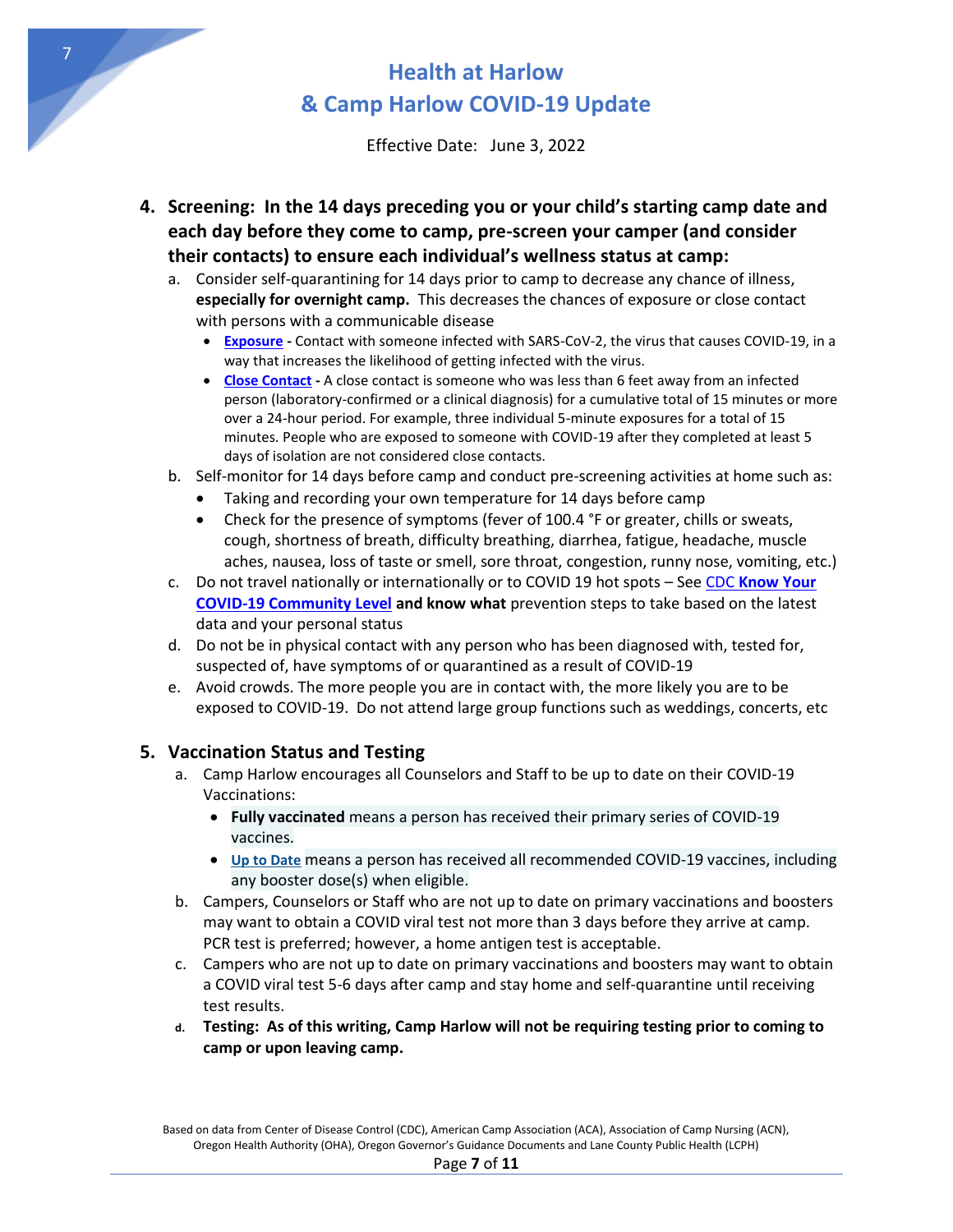Effective Date: June 3, 2022

### **6. Talk to your Camper about the [Camp Experience.](#page-3-0)**

#### **7. Coming to Camp**

- a. **Bring any medications in the original bottle** and be ready to turn in all medications to the Nurse on first day of camp.
- b. If you are coming to overnight camp, please.
	- Do a lice check 3 days prior to camp and the day of camp.
	- Bring warm sleeping apparel as doors and windows will be open during time inside the cabins.
- c. Come ready for a good time! We are so excited for you to be here at Camp Harlow!
- d. **Please consider items you send to camp with your child. Everything will need to be cleaned, sanitized, or disinfected daily prior to coming to camp AND upon returning home.** Example **-** no soft or plush toys
- **8. Please let us know if your camper develops any signs or symptoms before, during or after camp so that we can take important preventative measures to keep many others healthy.**

### **Our job at Camp Harlow:**

- **1. Strive to keep campers, counselors, staff and all our families well while your camper or you are at camp. Here are some of our important preventative measures listed here.**
- 2. **Before Camp:**
	- Close registration 14 days prior to your child's camp date to enable us to pre-screen potential campers and counselor's medical histories
	- Available to talk with persons with underlying medical conditions
- **3. Screening at Registration and every day the individual enters camp** 
	- We will ask anyone with *any signs or symptoms of illness to stay home*
	- We will ask anyone not needing to be on camp, to not come
	- We will screen persons coming on to camp, to decrease the chance of transmission according to the **CDC COVID-19 by County [Community Risk Tool](https://www.cdc.gov/coronavirus/2019-ncov/your-health/covid-by-county.html) AND [Prevention](#page-1-0)  [Strategies at Camp Harlow](#page-1-0)**.
	- Any person (camper, counselor or staff person, etc known to have been exposed to COVID-19 or has any signs or symptoms, or who has visited a hot spot in the previous 14 days, will be asked not to come to camp.

Based on data from Center of Disease Control (CDC), American Camp Association (ACA), Association of Camp Nursing (ACN), Oregon Health Authority (OHA), Oregon Governor's Guidance Documents and Lane County Public Health (LCPH)

#### Page **8** of **11**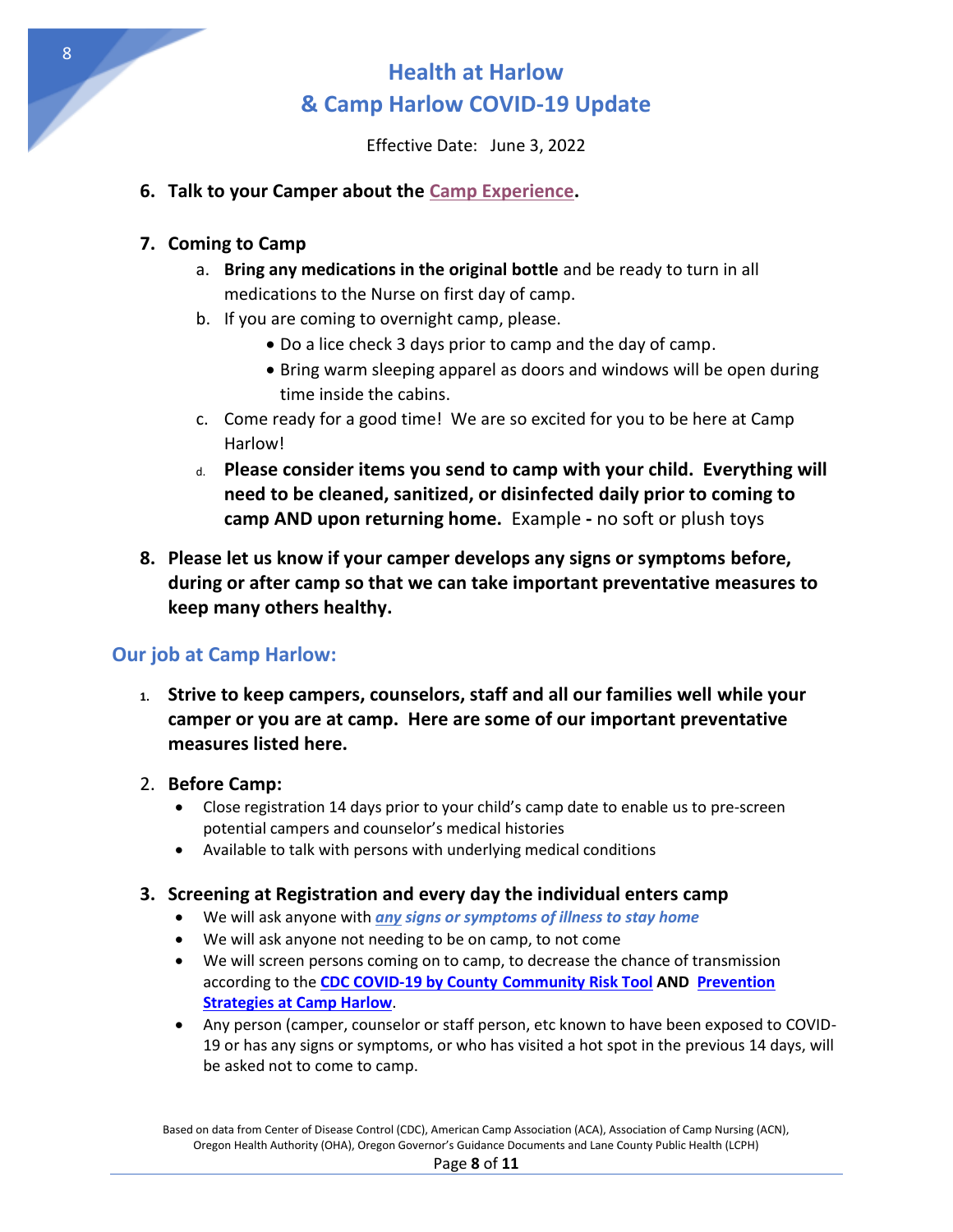Effective Date: June 3, 2022

- We will be following the **CDC [Quarantine and Isolation](https://www.cdc.gov/coronavirus/2019-ncov/your-health/quarantine-isolation.html) protocols for up to date Vaccinated and unvaccinated persons and th[e CDC Quarantine and Isolation](https://www.cdc.gov/coronavirus/2019-ncov/your-health/quarantine-isolation.html)  [Calculators](https://www.cdc.gov/coronavirus/2019-ncov/your-health/quarantine-isolation.html) as a part of our assessment process.**
- Registration will occur on the perimeters of camp to increase safety of those on camp during High Risk levels

### **4. During camp**

- <span id="page-8-0"></span>a. **Stable Cohorts: We identify "Stable cohorts" of an identified number of persons; including campers and counselors that will:**
	- Be the same persons for the full week of camp, including early or extended hours
	- Counselors will remain with a single cohort as much as is practicable and feasible.
	- Daily activities and programing will support physical distancing within a cohort when possible. Intermingling within the cohort is likely to occur.
- <span id="page-8-1"></span>b. **Physical Distancing:** We will strive to maintain 6 feet physical distancing between cohorts during medium and high [COVID-19 Community Levels.](https://www.cdc.gov/coronavirus/2019-ncov/your-health/covid-by-county.html)
- c. **Hand Hygiene**: Hand washing/sanitizing hands will be a part of the daily schedule and encouraged frequently
- d. We will encourage activities outside as much as possible
- e. We will use cabins with ventilation for restrooms whenever possible, to decrease need for using community restrooms
- <span id="page-8-2"></span>f. **Masks/Face Coverings:** Masks/Face Coverings will be required by persons in the stable cohort following mask protocol as identified by Lane County Public Health Division & CDC's [COVID-19 Community Levels.](https://www.cdc.gov/coronavirus/2019-ncov/your-health/covid-by-county.html)
	- **[Wearing a Face Mask](https://www.cdc.gov/coronavirus/2019-ncov/prevent-getting-sick/about-face-coverings.html)** helps reduce the risk of spread by close contact and by airborne transmission.
		- o **Campers** 
			- 1. Will have a choice to wear or not wear a mask outside while in their stable cohort, with cohorts maintaining 6 feet separation from other cohorts during medium and high COVID-19 Community Levels.
			- 2. Will wear a mask if indicated per [COVID-19 Community Levels](https://www.cdc.gov/coronavirus/2019-ncov/your-health/covid-by-county.html) protocols
				- a. Camper have a choice to wear or not wear a mask in Low or Medium Risk category
				- b. If Lane County is listed as a High Risk category, all campers will wear a mask in crowded areas outside and inside a building.
			- 3. Will wear a mask if indicated per **CDC [Quarantine and Isolation](https://www.cdc.gov/coronavirus/2019-ncov/your-health/quarantine-isolation.html)** protocols
			- 4. Please pack a mask for potential needs.

### o **Staff and Counselors**

- 1. Will have a choice to wear or not wear a mask outside while in their stable cohort, with cohorts maintaining 6 feet separation from other cohorts.
- 2. Will wear a mask if indicated per [COVID-19 Community Levels](https://www.cdc.gov/coronavirus/2019-ncov/your-health/covid-by-county.html) protocols
	- a. Staff and Counselors will have a choice to wear or not wear a mask in Low or Medium Risk category

Based on data from Center of Disease Control (CDC), American Camp Association (ACA), Association of Camp Nursing (ACN), Oregon Health Authority (OHA), Oregon Governor's Guidance Documents and Lane County Public Health (LCPH)

#### Page **9** of **11**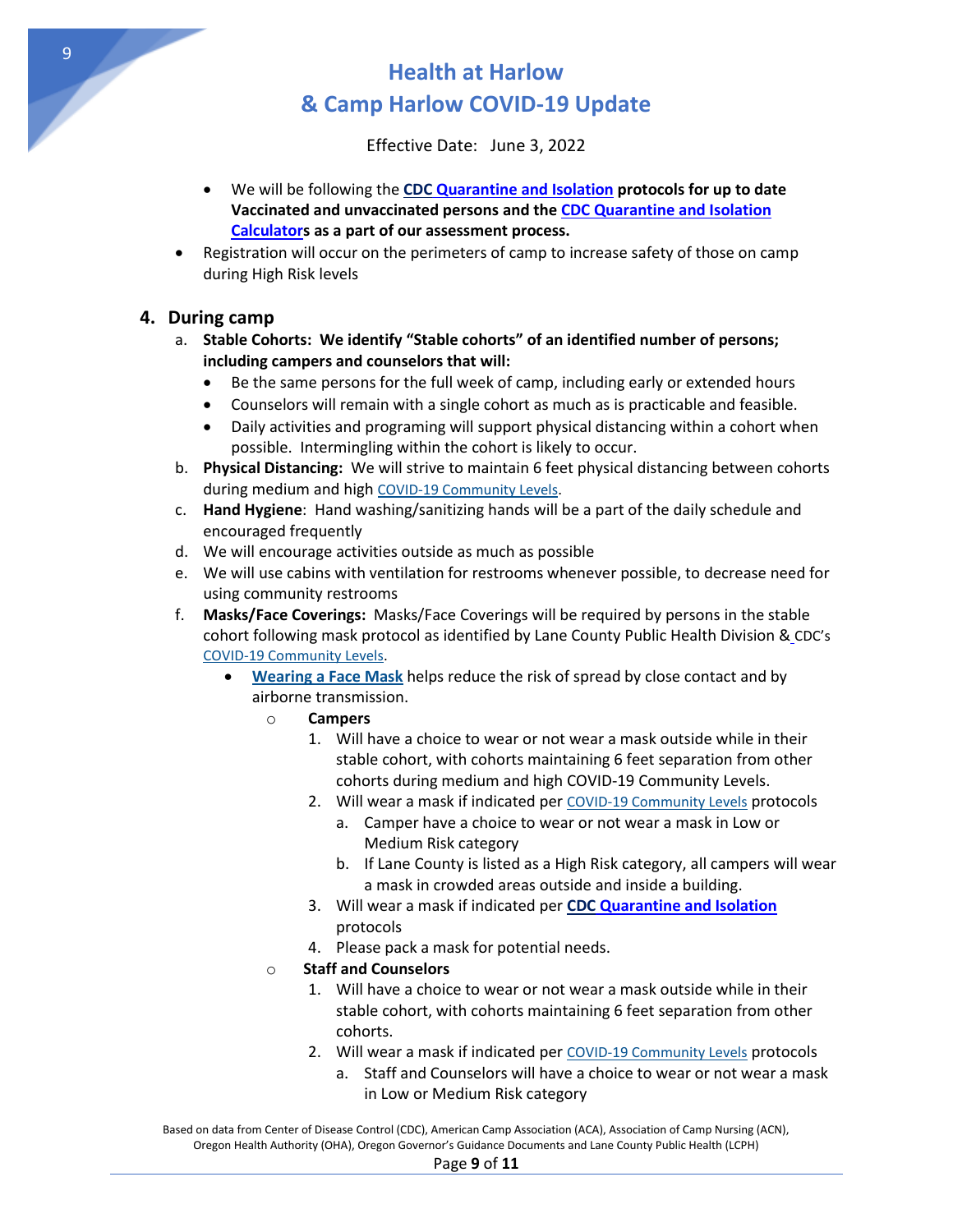Effective Date: June 3, 2022

- b. If Lane County is listed as a High-Risk category, all Staff and Counselors will wear a mask in crowded areas outside and inside a building.
- 3. Will wear a mask if indicated per **CDC [Quarantine and Isolation](https://www.cdc.gov/coronavirus/2019-ncov/your-health/quarantine-isolation.html)** protocols
- 4. Please pack a mask for potential needs.
- 5. Any Counselor or Staff who interact with multiple stable cohorts will wear a face mask, strive for physical distancing, and wash/sanitize their hands between stable cohort interactions.
- o **All Persons:** 
	- 1. Masks will not be required by all persons during camp, when the activity does not allow wearing of a mask ie sleeping, brushing teeth, OR the building has adequate ventilation and only the cohort is in the building, like changing clothes for pool.
- [Masks will](https://www.cdc.gov/coronavirus/2019-ncov/prevent-getting-sick/types-of-masks.html) (per CDC)
	- o Completely cover your nose and mouth
	- o Fit snugly against the sides of your face and don't have gaps
	- o Have a nose wire to prevent air from leaking out of the top of the mask
	- o Fabric masks will have two or more layers of tightly woven, breathable material that blocks light when held up to light source
- Masks will **not**
	- o Have exhalation valves/vents which allow virus particles to escape
	- o Include a gaiter increases airborne transmission
	- o Include a face shield unless a mask is worn over mouth and nose
- <span id="page-9-0"></span>g. **Contact tracing** will be maintained. This means if your camper or a counselor or staff member tests positive and we will contact their close contacts to inform them of a potential exposure.
- i. **Cleaning and sanitizing** will occur frequently during the day. Each counselor will have a spray bottle of sanitizer for their group, and your child is welcome to bring their own also
- j. **All parents and visitors** must have pre-arranged approval with the camp office prior to coming on camp outside of the standard drop-off and pick-up times
- <span id="page-9-1"></span>k. **Quarantine and Isolation**:
	- Assessment of Vaccination Status, signs and symptoms will be utilized to identify the individual outcome for each person.
		- o We will be following the **CDC [Quarantine and Isolation](https://www.cdc.gov/coronavirus/2019-ncov/your-health/quarantine-isolation.html) protocols for up to date Vaccinated and unvaccinated persons and the** will wear a mask if indicated per **CDC [Quarantine and Isolation](https://www.cdc.gov/coronavirus/2019-ncov/your-health/quarantine-isolation.html)** protocols
	- **Calculators as a part of our assessment process.** 
		- o **Those persons choosing to get vaccinated are asked to provide documentation of verification** by uploading a picture of their COVID-19 Vaccination Card into our Camp Harlow Registration program.
		- o The primary time this information will be used is if there is an identified exposure or close contact with a person that tests positive or is presumed to